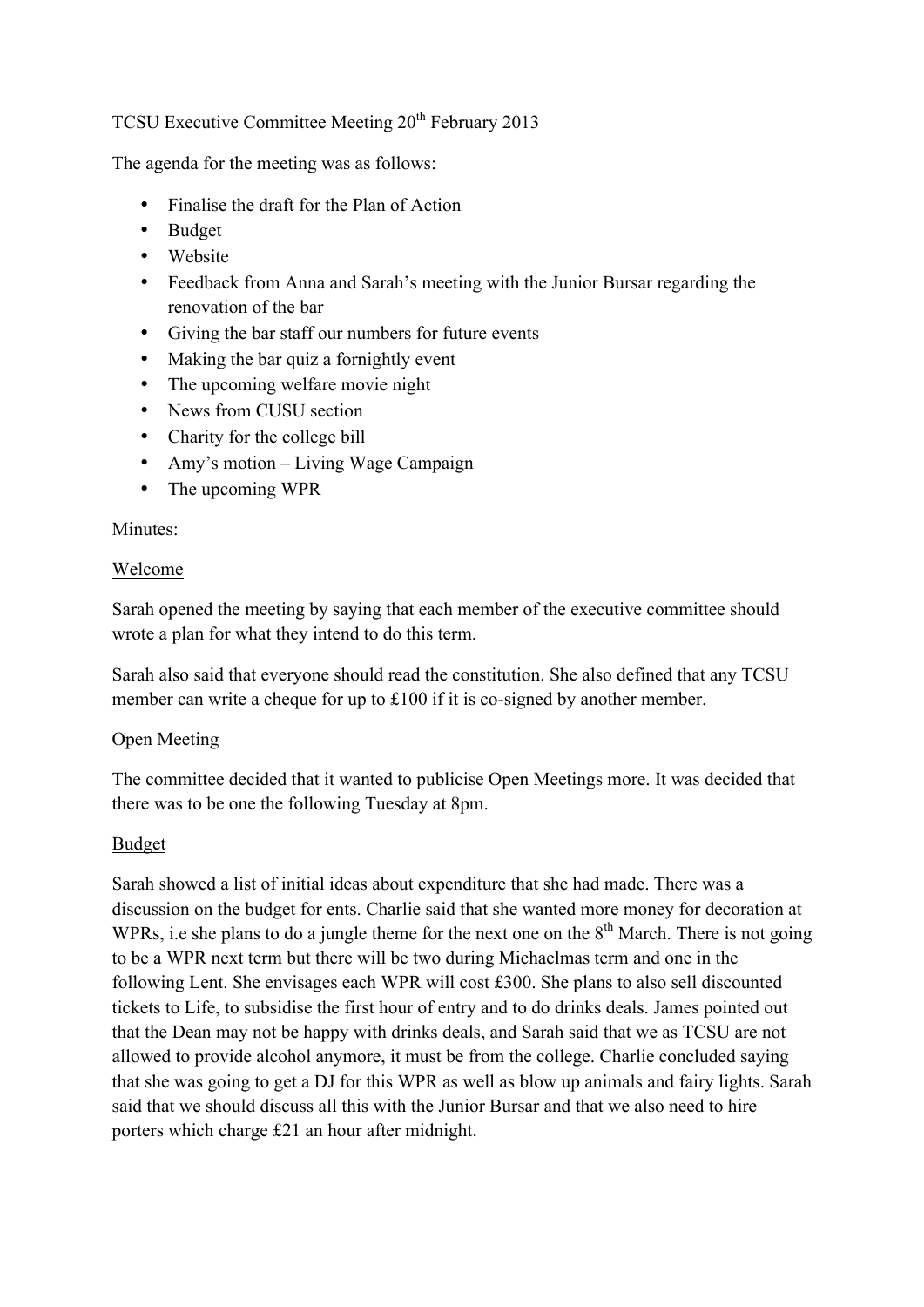The price of Sky was not expected to change from last year. Eddie said that he had spent £80 on chocolate for week 5 blues. There was a discussion on the price of the welfare phones as the £60 for last year seemed a bit excessive. The price was brought down to £30.

The Garden Party in May Week was given a £600 pound budget and the wedding formal £100.

There was talk on the budget for photos taken at ents. Sarah said that Ellie Collins had said she would take photos at ents in return for free entry and drinks. Sarah said she was going to print sport and society photos to put up in the JCR which would cost £50 and then £350 for framing.

There was a discussion about whether or not weekly cake and tea was economically viable, and it was decided that it wasn't considering we have already started the regular quiz night in the bar, and that the Chaplain did it throughout exam term anyway.

Charlie brought up doing an 'It's a Knockout' (essentially a gameshow with inflatables) in college next term. The total cost is £2200 including them setting everything up and providing a BBQ. You have to pay to enter and then form teams to compete. There can be no more than 10 teams participating at once. They also do all the health and safety. There was an idea that we could put on things like croquet and badminton nearby that people could take part in whilst they waited to get into the game. There was also the idea that we could do two shifts, one in the morning and one in the afternoon.

The price for pictures of ents on pinboards in the JCR would come to £10.

The fortnightly quiz nights in the bar were given £480 pounds for £30 to be spent on prize money each time.

The website was given a budget of £500

Amy was told that last year's access officer Stephen Lane was given £200 to make a video he never made, so Amy has these funds at her disposal.

Henry said that he wanted some money to buy food for the environmental awareness film nights he plans to host. He was given £200 for the year.

It was discovered that the blackboard by Great Gate that we want would be paid for by the college as they only took it down when the gate was being renovated.

#### Website

Jeremy said that he was going to move the server for the website from the Great Court computer room to the student room computing facility as it was more secure there.

Henry brought up the possibility of having computing classes in college but Jeremy said that they already do this at the UCS.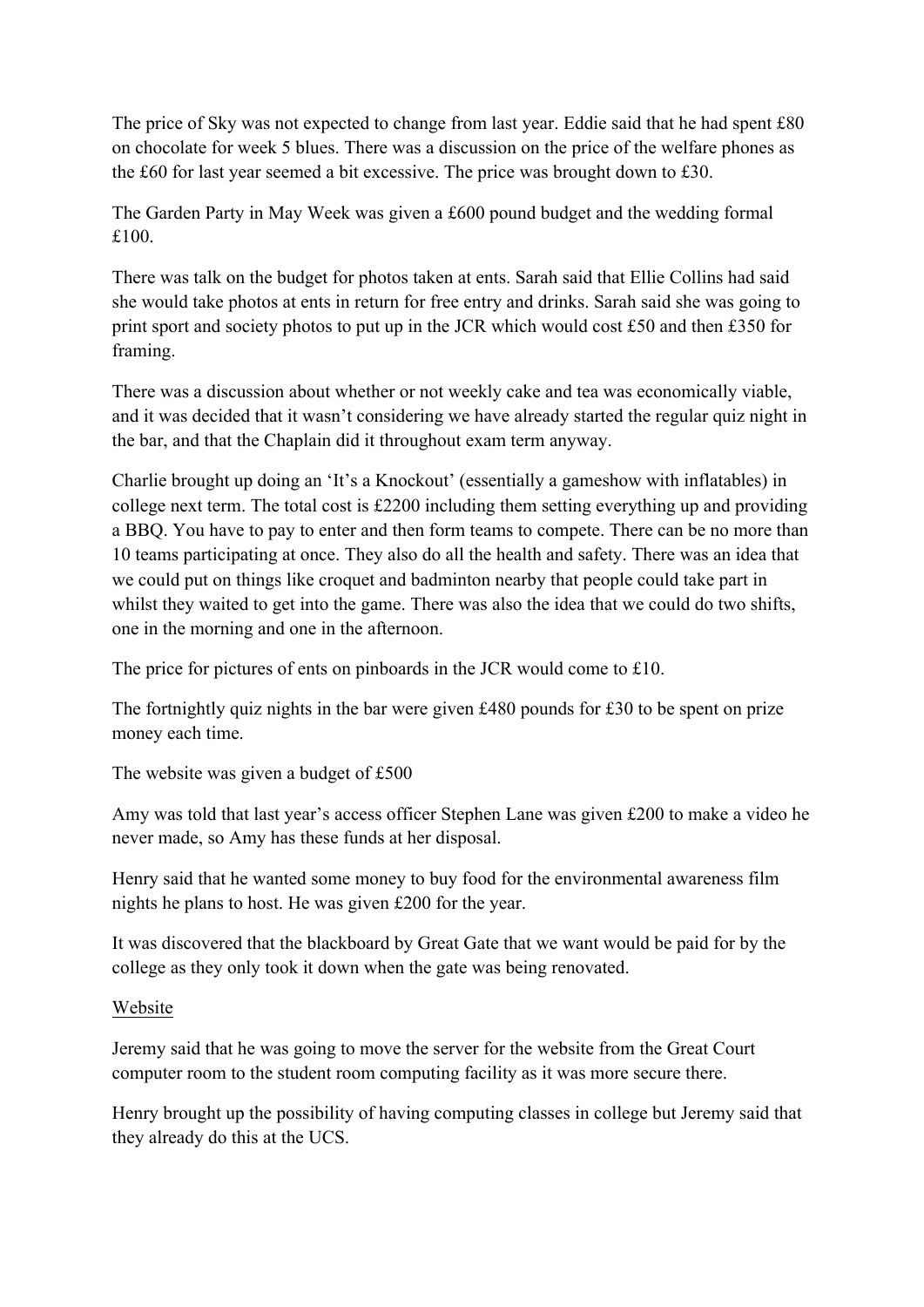Jeremy asked what we thought of not having the website done professionally, as he had found lots of examples such as wordpress blogs that he could do himself. The committee decided that all the wordpress sites looked great so Jeremy is going to work on a website based on that.

The photography society is also going to have a competition and we can use the photos that are entered on the website.

It was decided that the website would have a blog part where the committee could update the college on what they were doing. There would also be links to the facebook page and to food menus. James suggested having a procrastination page which would have things like youtube videos on it.

## Meeting with the Junior Bursar

Postponed – news from it next week.

## The Bar

Sarah had made a feedback form for students to fill out to get a better ideas about what students want to change in the bar.

Everyone also agreed to give the bar staff their numbers for future events.

It was decided that it was feasible to do the bar quiz fortnightly, but that everyone on the committee should be responsible for coming up with questions for it.

There is also going to be a movie night in the JCR on Sunday  $3<sup>rd</sup>$  March

#### News from CUSU section

Anna said that she was going to continue to send round a fortnightly email with news from CUSU. After the new website is set up it will also be on there.

#### Charity for the college bill

Sarah explained how at the bottom of everyones college bill there is an option to donate to charity. The TCSU can decide what charity this can be. Sarah had been looking at the website Giving What We Can which assesses how effective charities are. Their top charity this year is the Schistosomiaisis Control Initiative which works to control and eliminate the most prevalent neglected tropical diseases in Sub Saharan Africa. The committee decided this would be a great charity to choose.

#### The Living Wage Campaign

Amy said that she wanted to try to introduce the Living Wage (£7.45 an hour), something that Homerton has already done. She said that Trinity only has about 30 people earning under that at the moment. She is going to propose the motion in the next open meeting and get signatures for the petition, then meet the junior bursar.